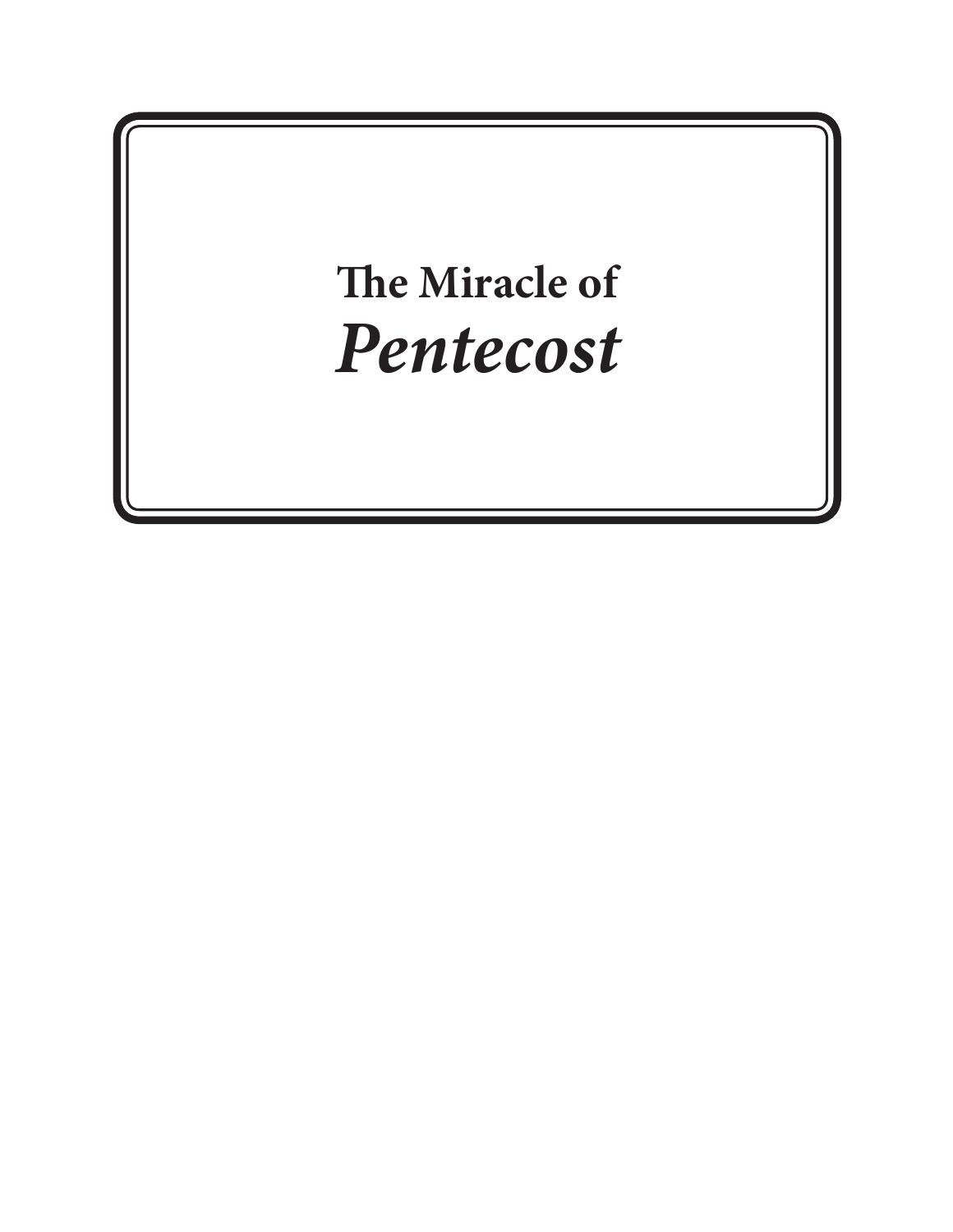## **The Miracle of Pentecost**

"Astounding!" "Dumbfounding!" "What is the meaning of this?" "What is happening?" These were the startled expressions coming from the mouths of a crowd of several thousand on the Day of Pentecost nearly two thousand years ago. Those who uttered these words of astonishment were mostly Jews and proselytes, with a sprinkling of Romans and other gentiles among them, who were gathered in Jerusalem for the *Feast of Weeks*, or the fiftieth day following the offering of the wave sheaf. All knew it was the "Feast of the Firstfruits," and that it was celebrated "on the morrow after the seventh Sabbath" following the wave sheaf ceremony. But none had the slightest inkling of what was to happen on this momentous day. They were shocked, startled, puzzled! Then, by the thousands, they tearfully crowded around Christ's apostles, asking to be baptized! They repented in droves at the inspired preaching of the apostles, who wore flickering, brilliant crowns of flame! Read, in your own Bible, of the *miracles* that took place on the first Pentecost after Christ's resurrection—of the *miracle of Pentecost!*

A swarthy trader from Egypt, who was half Jewish, began speaking in a sardonic whisper to the Arabian standing next to him. "They have got to be drunk with new wine!" he said.

The Arabian watched as the trader made a circling motion around his head with his index finger and rolled his eyes derisively. He didn't understand a word the Egyptian–Jew had said, but he got the message.

A Phrygian camel driver laughed, gestured toward the disciples who were in full view, and said, "I'd like to know how they do it—I mean, how is it that they manage to have all those flames flickering around their heads, and not a hair singed?"

Neither of the other men understood the Phrygian, until a Levite from Media, who was skilled in all three languages, translated for each of them.

"They can't be drunk, seeing it's only about 9:00 in the morning, and there isn't a wine shop open in the city—but tell me this, how is it that each of you are understanding what these men have been saying, when they are speaking in my language?"

The Egyptian looked startled, and the Arabian's mouth dropped open. The Phrygian camel driver laughed, "Oh, no. Impossible! They, every one of them, have been speaking in my tongue—which is surprising, for not many in Jerusalem know the dialect of Phrygia!"

The word had spread like wildfire throughout the city: "A miracle! A miracle! Some of the followers of that man Jesus, who claimed to be the Messiah, are standing there with their hair on fire, and speaking in about *sixteen different languages* and all of us are hearing them in our *own dialect!"*

When the excited babble of voices came to Peter, after most of the other disciples had addressed the crowd, Peter stood up, gestured for silence. His hair was blazing; flickering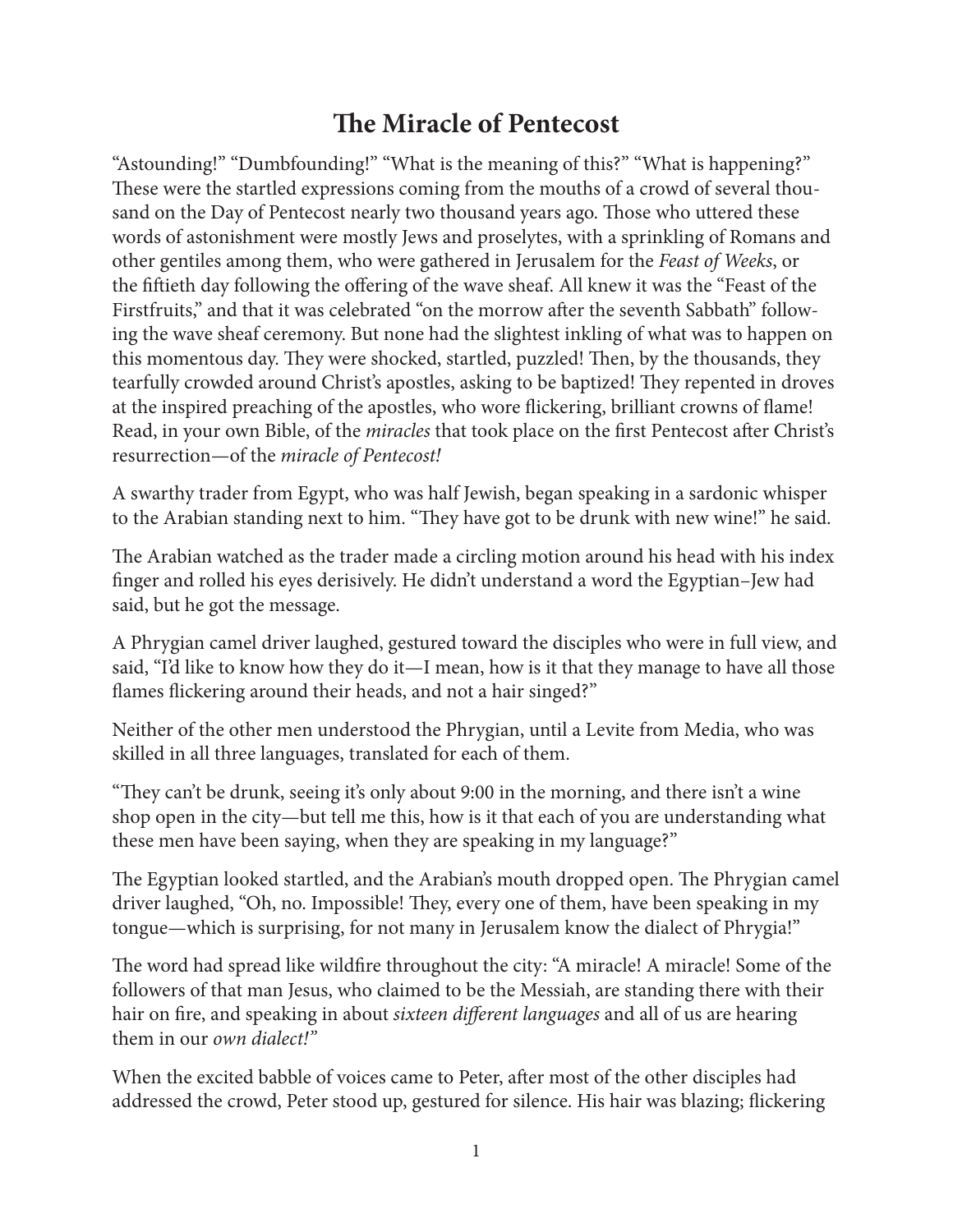The Miraclw od Pentecost Copyright © The Church of God, International http://cgi.org/the-miracle-of-pentecost

tongues of flame were leaping over his head like a golden corona; yet, there was no damage to his head or hair!

"Men of Judaea, and all of you who live in Jerusalem, let this be understood! Listen to my words! These men are not drunken, like you think they are, seeing it is only the third hour of the day.

"But this is that which was spoken by the prophet Joel; 'And it shall come to pass in the last days, saith God, I will pour out of my Spirit upon all flesh: and your sons and daughters shall prophesy, and your young men shall see visions, and your old men shall dream dreams: And on my servants and on my handmaidens I will pour out in those days of my Spirit; and they shall prophesy.'"

The Phrygian nudged the Arabian, who looked at the Median Levite. "Did you understand that?" The Phrygian asked no one in particular. The linguist from Media rapidly asked each the same question, and all nodded vigorously, their eyes wide with wonderment.

"Something is going on here—something I can't explain!" the Levite said to them. "We'd better listen!"

Can any of us truly imagine what it must have been like for the large crowd of people from all over the Mediterranean world to have been assembled in Jerusalem on that momentous day? Can we picture, for even a moment, the astonishing sight, the astounding words that were spoken, or the excitement and wonderment that swept over the audience?

One of the most stupendous miracles of all time was taking place before their astonished eyes, and filling their ears. It was the miracle of Pentecost, when God's Holy Spirit was first made available to the human race; when the "other Comforter" Jesus Christ promised (John 14:26) was sent to mankind.

#### *Why Did It Happen On Pentecost?*

But could not Christ have sent the Holy Spirit on any day He chose? Pentecost was a full fifty days past the weekly Sabbath during the Days of Unleavened Bread, and therefore a good fifty–three-or–four days after Christ's resurrection!

Why, then, were Christ's disciples meeting together on this annual Sabbath, which had been known as the "Feast of Weeks," or the "Feast of the Firstfruits"?

First, because Christ had commanded them to do so. Luke wrote, of the "apostles whom He had chosen: To whom also He shewed Himself alive after His passion by many infallible proofs, being seen of them forty days, and speaking of the things pertaining to the Kingdom of God: And, being assembled together with them, commanded them that they should not depart from Jerusalem, but wait for the promise of the Father, 'Which,' saith He, 'Ye have heard of me. For John truly baptized with water; but ye shall be baptized with the Holy Spirit not many days hence.' When they therefore were come together, they asked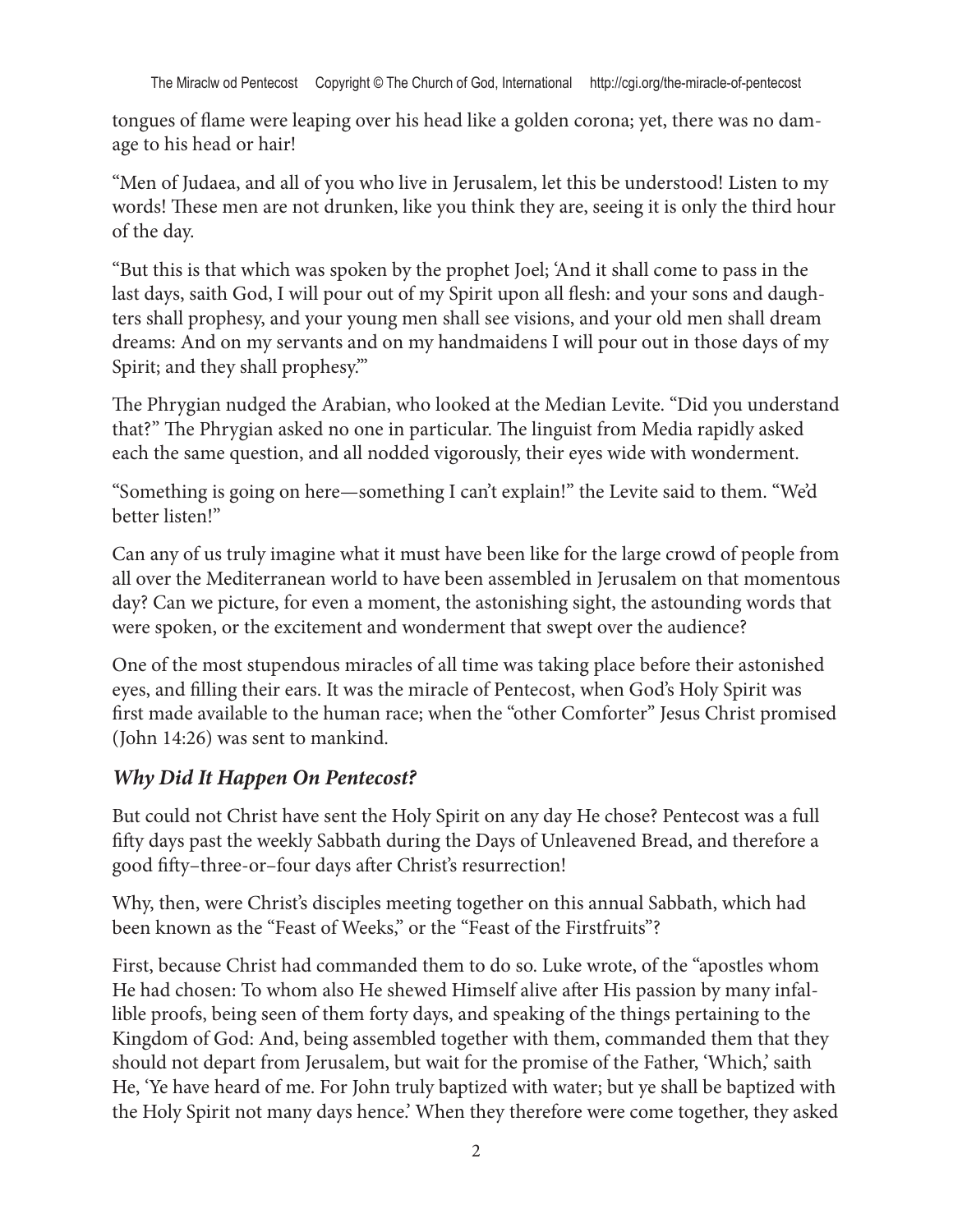of Him, saying, 'Lord, wilt Thou at this time restore again the kingdom to Israel?'" (Acts  $1:2-6$ ).

As an aside, notice carefully that these young men did not envision a globe-girdling kingdom. They did not imagine for one moment the thousand-year reign of Jesus Christ over the whole world (Revelation 20:4), but were thinking, instead, of the restoration of the kingdom of Israel to its ancient glories, as it had been during the days of Solomon.

Christ answered, "It is not for you to know the times or the seasons, which the Father hath put in His own power.

"But ye shall *receive power,* after that the Holy Spirit is come upon you: and ye shall be *witnesses* unto Me both in Jerusalem, and in all Judaea [a Roman province around Jerusalem], and in Samaria [a northern province, inhabited by a race of people called "Samaritans" who were forcibly emigrated by the Babylonian empire many years earlier], and unto the uttermost part of the earth" (Acts 1:6–8).

Obviously, the disciples understood by Jesus' words that they were to *remain in Jerusalem* (verse 4), and to *wait* for the promise of the empowerment of God's Holy Spirit.

"And when the day of Pentecost was fully come, they were *all* with *one accord* [there was peace and *harmony* here; complete agreement; an absence of competition and strife], in *one place* [it was obviously a very large room of some kind] and suddenly [they didn't expect it, and it was startling!] there came a *sound from heaven* as of a rushing mighty wind [like a tornado, or hurricane], and it filled all the house where they were sitting" (Acts  $2:1,2$ ).

They were probably sitting at tables laden with food, enjoying the *Feast of Firstfruits,* just as they had all their lives. This was the day which began to be called the "fiftieth," which is what "pentecost" means, in the Greek language.

Why the "fiftieth"?

Let the Word of God answer: "And ye shall *count* unto you from the morrow after the Sabbath, from the day that ye brought the sheaf of the wave offering; seven *sabbaths* shall be complete. Even unto the morrow after the seventh Sabbath shall ye number [count off] *fifty days"* (Leviticus 23:15,16).

Seven sabbaths (seven full weeks, each ending with the Sabbath) equal forty-nine days. The morrow *after* the seventh Sabbath is the *fiftieth day,* and therefore "Pentecost" in the Greek language.

Many years after the Holy Spirit came on that momentous Pentecost, Paul wrote to the church in Corinth, "For I will not see you now by the way; but I trust to tarry a while with you, if the Lord permit.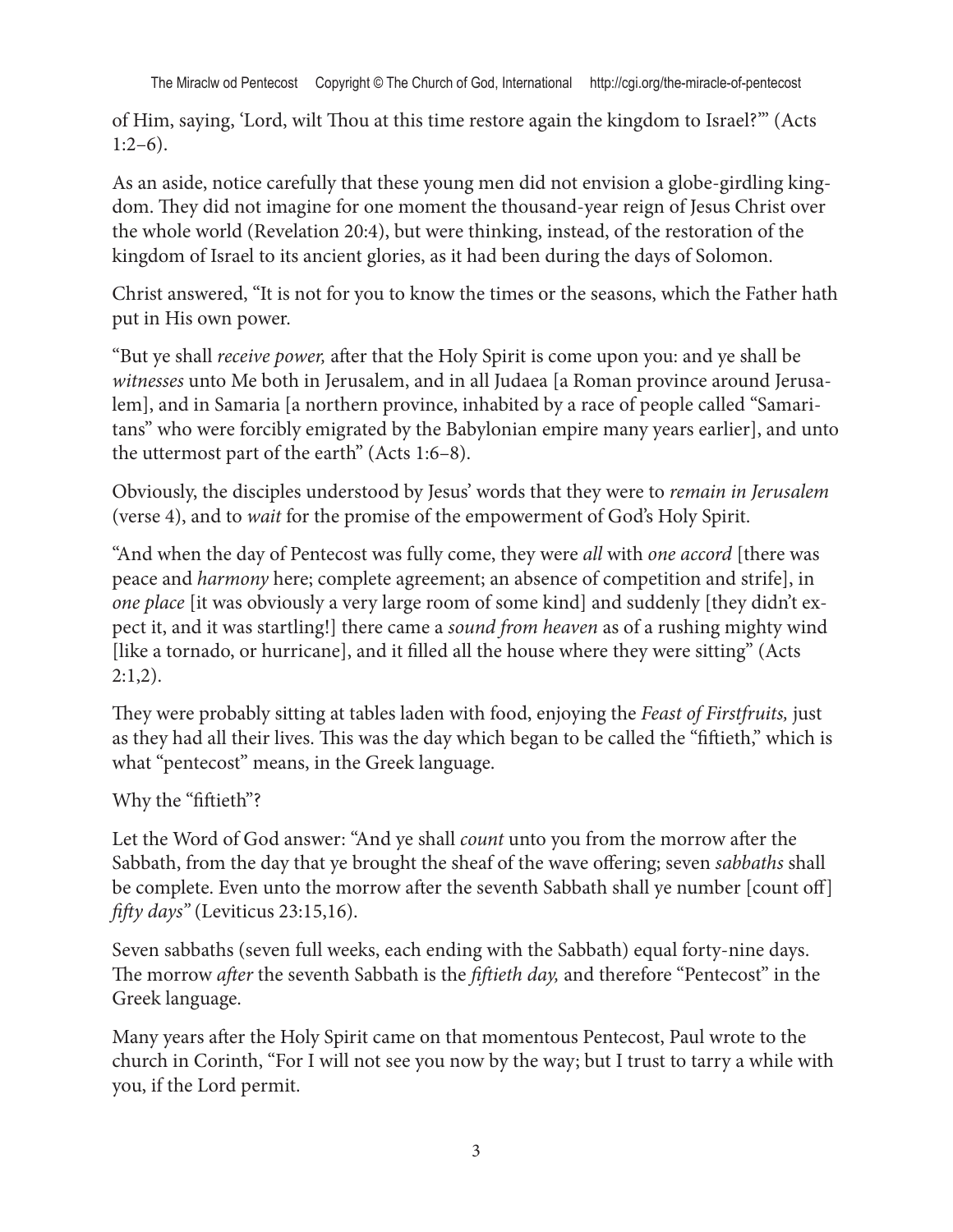"But I will tarry in Ephesus *until Pentecost"* (1 Corinthians 16:7,8). There was a large church at Ephesus, and Paul, writing in the late 50s A.D., about *thirty years* after the ascension of Christ, explained to the Corinthian church why he must remain for a time, delaying his arrival in Corinth. He wanted to remain in Ephesus *"until Pentecost."*

It was no accident that Jesus Christ chose *Pentecost,* or the "Feast of the Firstfruits," to send the Holy Spirit upon His apostles, and to make God's Holy Spirit available to mankind.

### *The First of the Firstfruits*

Jesus Christ was the *firstbegotten* among all mankind! Never before had a human being walked this earth with the *Spirit of the Father* dwelling fully within him!

Jesus Christ had the preeminence. He was *first.* Paul wrote, "For unto which of the angels said He at any time, 'Thou art my Son, this day have I begotten Thee'? And again, 'I will be to Him a Father, and He shall be to Me a son'? And again, when He bringeth the firstbegotten into the world, He saith, 'And let all the angels of God worship Him'" (Hebrews 1:5,6).

Jesus Christ was not only the *firstborn* of Mary (Matthew 1:25), but He was the *firstbegotten* of God the Father in the history of the world.

The "firstlings" of the flock, as well as the firstborn among Israel, were holy to God (See Exodus 13:2; Numbers 3:12). The right of primogeniture, or the birthright, was passed on from firstborn son to firstborn son. As the very *first* to be begotten of God, Jesus Christ was the very first among the *firstfruits of salvation* of all the world.

Paul wrote of Christ, "In Whom we have redemption through His blood, even the forgiveness of sins:

"Who is the image of the invisible God, the *firstborn* of every creature: For by Him were all things created, that are in heaven, and that are in the earth, visible and invisible, whether they be thrones, or dominions, or principalities, or powers: all things were created by Him and for Him; And He is before [ahead of, not only in time, but in authority] all things, and by Him all things consist (read Hebrews, the first chapter]. And He is the head of the body, the church; Who is the beginning, the *firstborn from the dead;* that in all things He might have the preeminence" (Colossians 1:14–18).

When Jesus Christ was born of the virgin Mary, He became human. He was made flesh. "Forasmuch then as the children are partakers of flesh and blood, He also Himself likewise took part of the same; that through death He might destroy him that had the power of death, that is, the devil;

"And deliver them who through fear of death were all their lifetime subject to bondage. For verily He took not on Him the nature of angels; but He took on Him the seed of Abra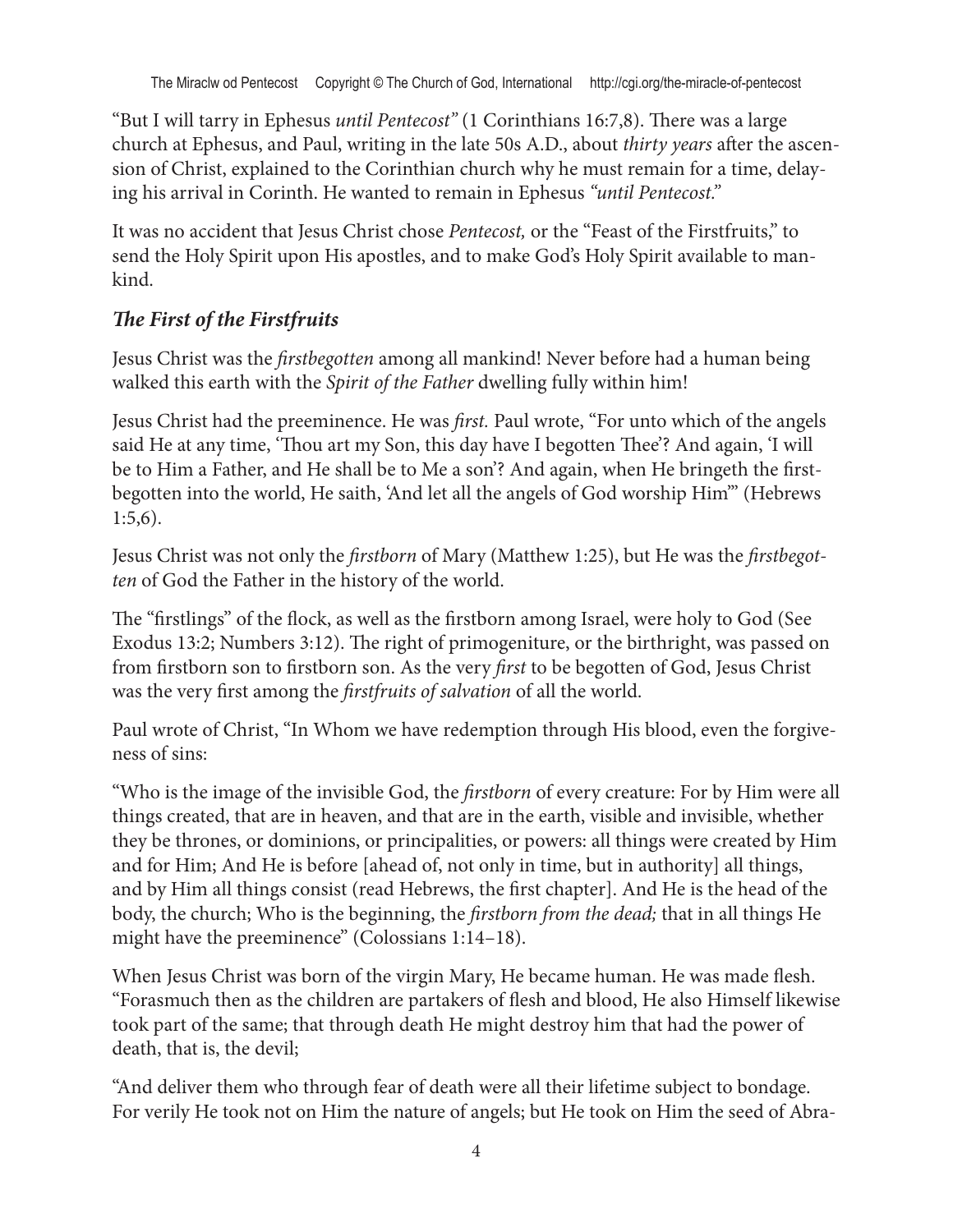ham" (Hebrews 2:14–16). Later, Paul wrote, "Who in the days of *His flesh,* when He had offered up prayers and supplications with strong crying and tears unto Him that was able to save Him from death, and was heard in that He feared" (Hebrews 5:7,8).

As a flesh–and–blood human being, Jesus Christ was not *composed of spirit,* but composed of *flesh,* from the elements of this earth, just as you and I are fleshly human beings.

But there was a difference. Jesus Christ was not only begotten of God by a great divine miracle, He was imbued with the Holy Spirit of God from birth. God's Holy Spirit was within Christ's mind and nature from the beginning. He was the first to be begotten of God from the *flesh,* and He was the first to be begotten of God by the *Spirit.*

God's great plan of salvation is revealed by seasonal progression in nature—by the *harvests* that provide food for man. There were two harvests in Palestine (the spring barley harvest, and the harvest of the autumn) about the time of the Feast of "Ingathering," or the Feast of Tabernacles.

When God called Israel out of slavery, He revealed to them that the first month of the sacred year was the "month of green ears," or *Abib,* the month that begins once the barley crops have reached a stage of development that will be ready for harvesting by the time of the wave-sheaf offering. He told them they were to offer a special offering to God when they entered into the promised land; an offering of thanksgiving for the fruit of that bounteous place. He said, "When ye be come into the land which I give unto you, and shall reap the harvest thereof, then ye shall bring a sheaf [an armload of grain] of the *firstfruits* of your harvest unto the priest:

"And he shall wave the sheaf before the Eternal, to be accepted for you: on the morrow after the Sabbath the priest shall wave it" (Leviticus 23:10,11).

The "wave sheaf offering" pictured the *risen Christ,* now cut off from the earth, *resurrected* from the tomb, being presented to God as the *firstfruits* of God's harvest of all mankind. The spring barley harvest commenced once the wave sheaf was offered and continued for seven weeks. On the fiftieth day from the wave sheaf offering, the *Feast of the Firstfruits,* or the Feast of Weeks, was observed.

Jesus Christ is the central figure of all this symbolism. How strange it is that mainstream professing Christianity utterly *ignores* all of God's annual Sabbaths, with their rich typology! Setting aside any argument about whether the large denominations should be *keeping these days,* why do not their pastors at least *educate* their congregations about the rich *meaning* of them?

Christ is symbolized by the Paschal lamb; by the sheaf of the wave offering; by the firstfruits; by trumpets, which herald His return to earth; by the sin-offering and "scapegoat" ceremony of Atonement, which picture Christ's sacrificial death and His work to disqualify and eject Satan; by Tabernacles, for He "tabernacled in the human flesh," and by the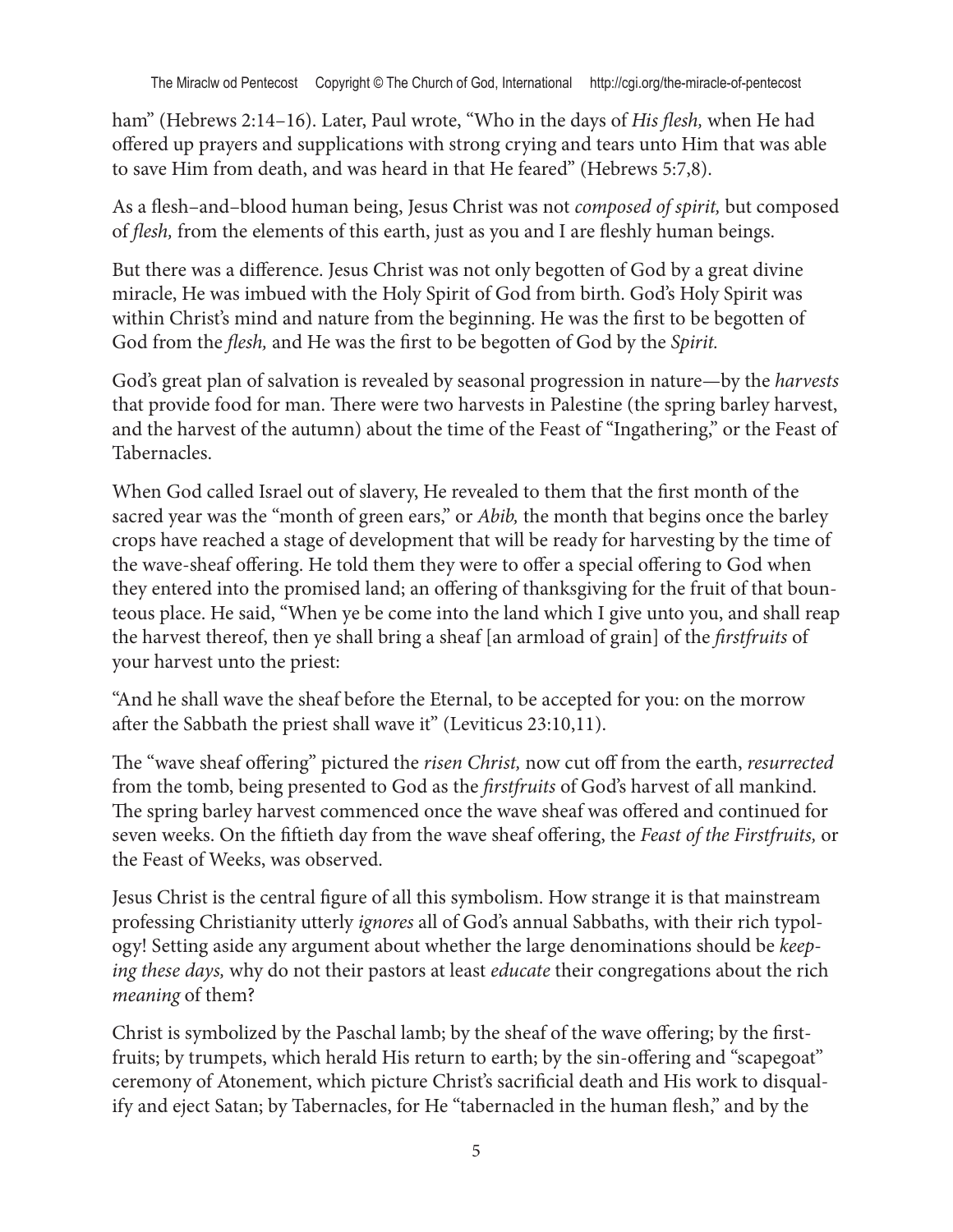The Miraclw od Pentecost Copyright © The Church of God, International http://cgi.org/the-miracle-of-pentecost

"Last Great Day," for He is the *Judge* Who will judge all mankind (Revelation 20:11).

Each of the annual holy days pictures *Christ* and His atoning work in one way or another. Why not teach them, even if only as history and typology? One would be prone to think the pastors of thousands of churches *studiously avoid* teaching anything about God's seasonal festivals, for fear their congregations might ask them, "Then why don't we keep them?"

For a full understanding of the rich tapestry of each of the seven annual feast days of God, write or call immediately for your free copy of *God's Seasonal Plan.*

It was most obvious to Christ's chosen disciples that they would experience the stupendous miracle of receiving God's Holy Spirit, His *power,* on the "fiftieth" day, or the Feast of Sabbaths! It was the next holy day on the sacred calendar following Christ's final appearance to them; only about ten days from that wondrous event!

It was not only a day when God the Father *begat thousands of children,* it was a *birthday* of sorts, as well!

### **Jesus Christ Builds His Church**

Jesus Christ had said to Peter, "I say also unto thee, That thou art Peter [Greek: *petros,* the masculine, which means, a "pebble," or "a stone"], and upon this Rock [Greek: *petra,* the feminine, which means a huge massif, a whole mountain of stone] I will build My church, and the gates of hell [*hades,* meaning "the grave"] shall not prevail against it" (Matthew 16:18).

This vitally important verse requires careful study; careful comparison with the many other scriptures which shed light upon Jesus' statement.

Millions believe Jesus was saying He would build His church *upon Peter,* as if Peter were to become the "chief apostle," or the first pope. But the Greek words, as well as many, many other divinely-inspired scriptures of your Bible make it clear this was not the case.

Jesus Christ, not Peter, is the Head of His true church. First, remember that the Greek word for "church" is *ekklesia,* and means "an assembly," or "a group," or "called-out ones." The word means a group of *people,* and has nothing to do whatsoever with a building, a temple, a cathedral, a steeple, or an organizational hierarchy. Christ prophesied that His group of called-out ones would be small, scattered, *persecuted.*

He said to His disciples, "fear not, *little* flock," when He promised them the Kingdom.

Notice Who is the *Head* of Christ's church: "Which He wrought in Christ, when He raised Him from the dead, and set Him at His own right hand in the heavenly places, Far above all principality, and power, and might, and dominion, and every name that is named, not only in this world [age], but also in that which is to come: And hath put all things under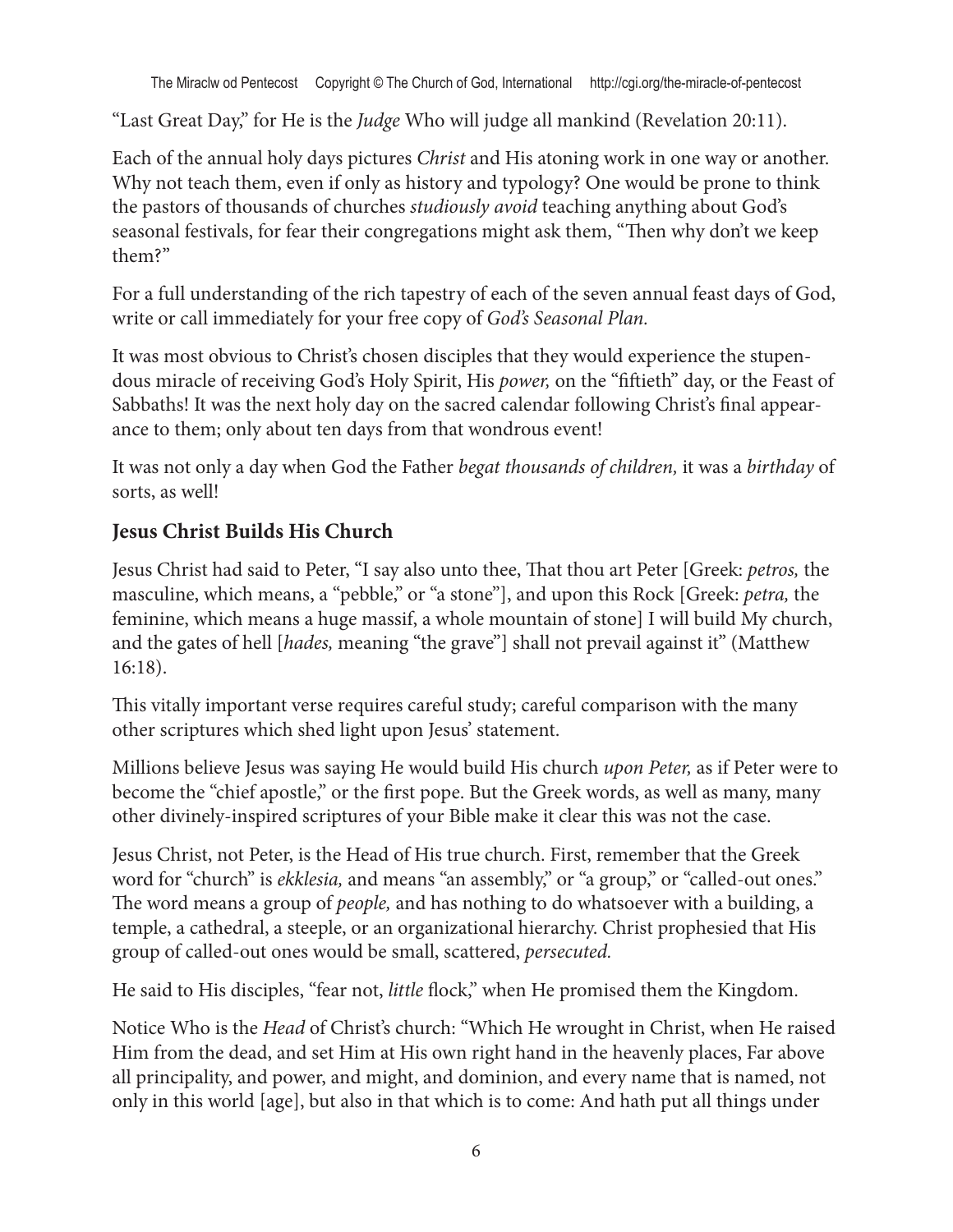His feet, and gave Him to be the Head over all things to the church, Which is *His body,* the fullness of Him that filleth all in all" (Ephesians 1:20–23).

Only a few verses later, Paul wrote concerning the gentiles, "Now therefore ye are no more strangers and foreigners, but fellow citizens with the saints, and of the household of God; And are built upon the foundation of the *apostles and prophets,* Jesus Christ Himself being the *chief corner stone;* in Whom all the building fitly framed together groweth unto a holy temple in the Lord: In Whom ye also are builded together for an habitation of God through the Spirit" (Ephesians 2:19–22).

Jesus Christ is the Head of His group of called-out ones, not Peter, or any man—not then, not down through history, and not now!

Notice further: "And He is the *head* of the body, the church; Who is the beginning, the firstborn from the dead, that in all things He might have the preeminence" (Colossians 1:18).

Jesus Christ is the *Rock* upon Whom He established His church, not Peter! "Because I will publish the name of the Eternal: ascribe ye greatness unto our God. He is the Rock His work is perfect: for all His ways are judgment" (Deuteronomy 32:4). A few verses later, God says, "then he [Israel] forsook God which made him, and lightly esteemed the Rock of his salvation…Of the Rock that begat thee thou art unmindful, and hast forsaken God that formed thee" (verses 15,18).

 David said God was his "rock of refuge" and referred to Christ as the *"Rock"* almost two dozen times in the Psalms.

Paul wrote to the Corinthians, "Moreover brethren, I would not that ye should be ignorant, how that all our fathers were under the cloud, and all passed through the sea; And were baptized unto Moses in the cloud and in the sea: And did all eat the same spiritual meat; And did all drink the same spiritual drink: for they drank of that spiritual Rock that followed them: and that Rock was Christ" (1 Corinthians 10:1–4).

Jesus Christ built His true church on the Day of Pentecost, in the early summer of A.D. 31 in Palestine. He was Head of His church then, and He is Head of that *same* church, wherever there are "called-out ones" who are joined to Christ through the Holy Spirit today.

Christ had told His disciples they would receive *power* when the Holy Spirit came upon them. Now, notice the amazing manifestations of that *power* Christ sent from heaven:

#### **The Power of Preaching the Gospel**

What was the kind of *power* Jesus Christ sent? First, the startled disciples and the other people gathered on that Pentecost nearly two thousand years ago heard a *powerful sound.* To them, and to Luke, who may well have been there, it sounded like *"a rushing, mighty wind!"*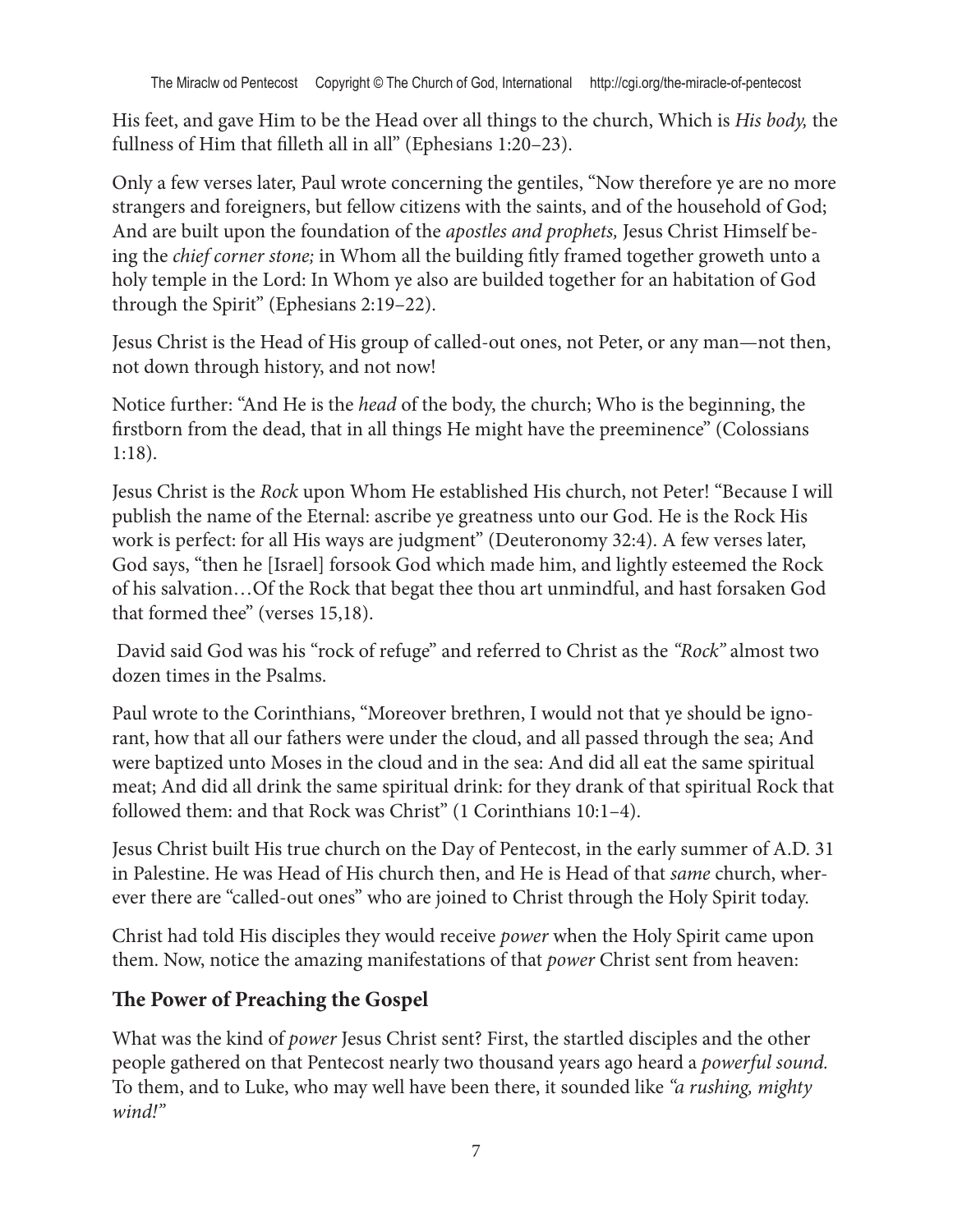Time and time again, when our television news reports terrible tornado damage, those who escaped with their lives, but who may have experienced terrible damage, or lost their homes, will say, "It sounded just like a freight train!" Anyone who has been close to the railroad tracks when a freight train thundered by will well remember the sound! With a *roar,* a deep, thunderous rumble, like a *hurricane,* the Holy Spirit of God *filled the room!*

Would you have been astonished? I certainly would have! They seemed to hear the whole room *filled* with this roaring, powerful, mighty sound!

Suddenly, as they were looking about in wide-eyed surprise and wonderment, *fire* seemed to materialize in the air! Flickering, leaping, dancing tongues of flame separated, came down from the air above the disciples, and seemed to *settle on their heads,* like fiery *crowns;* blazing, bright yellow and orange *fire* was now clearly visible atop the head of each one of Christ's twelve apostles!

Yet, not a hair of their heads was singed. What would have been our reaction if we had been there? Words like shock, surprise, astonishment, perplexity, and wonderment come to mind.

Naturally, when the first one of Christ's twelve apostles stood and beckoned to the crowd, a great *silence* must have immediately filled the room!

Apprehensive, shocked, astonished, perhaps fearful, the crowd would have given these men their *undivided attention!*

Talk about *power!* It was not necessary for God to use some "marketing techniques" on this Day of Pentecost. No attractive advertising, or clever phrases, or radio or television ads, or printed pages were used. No, this was the *power of God Almighty,* and it immediately *got their whole attention!*

Quickly, some of their number ran out. Wildly shouting, gesticulating, they ran into the streets of Jerusalem (Acts 2:6), calling out to everyone about the unbelievable *miracles* they had seen and heard. Gradually, the crowd swelled, until there were *thousands* present!

Then, repeated hundreds of times, the scenario you read at the beginning of this booklet took place. "Now when this was noised abroad, the multitude came together, and were *confounded,* because that every man heard them speak in his own language. And they were all *amazed* and marvelled, saying one to another, 'Behold, are not all these which speak Galilaeans? And how hear we every man in our own tongue [language], wherein we were born? Parthians, and Medes, and Elamites, and the dwellers in Mesopotamia, and in Judaea, and Cappodocia, in Pontus, and Asia, Phrygia, and Pamphylia, in Egypt, and in the parts of Libya about Cyrene, and strangers of Rome, Jews and proselytes [gentiles who had converted to Judaism], Cretes and Arabians, we do hear them speak in *our tongues* [our native languages and dialects] the wonderful works of God'" (Acts 2:6–11).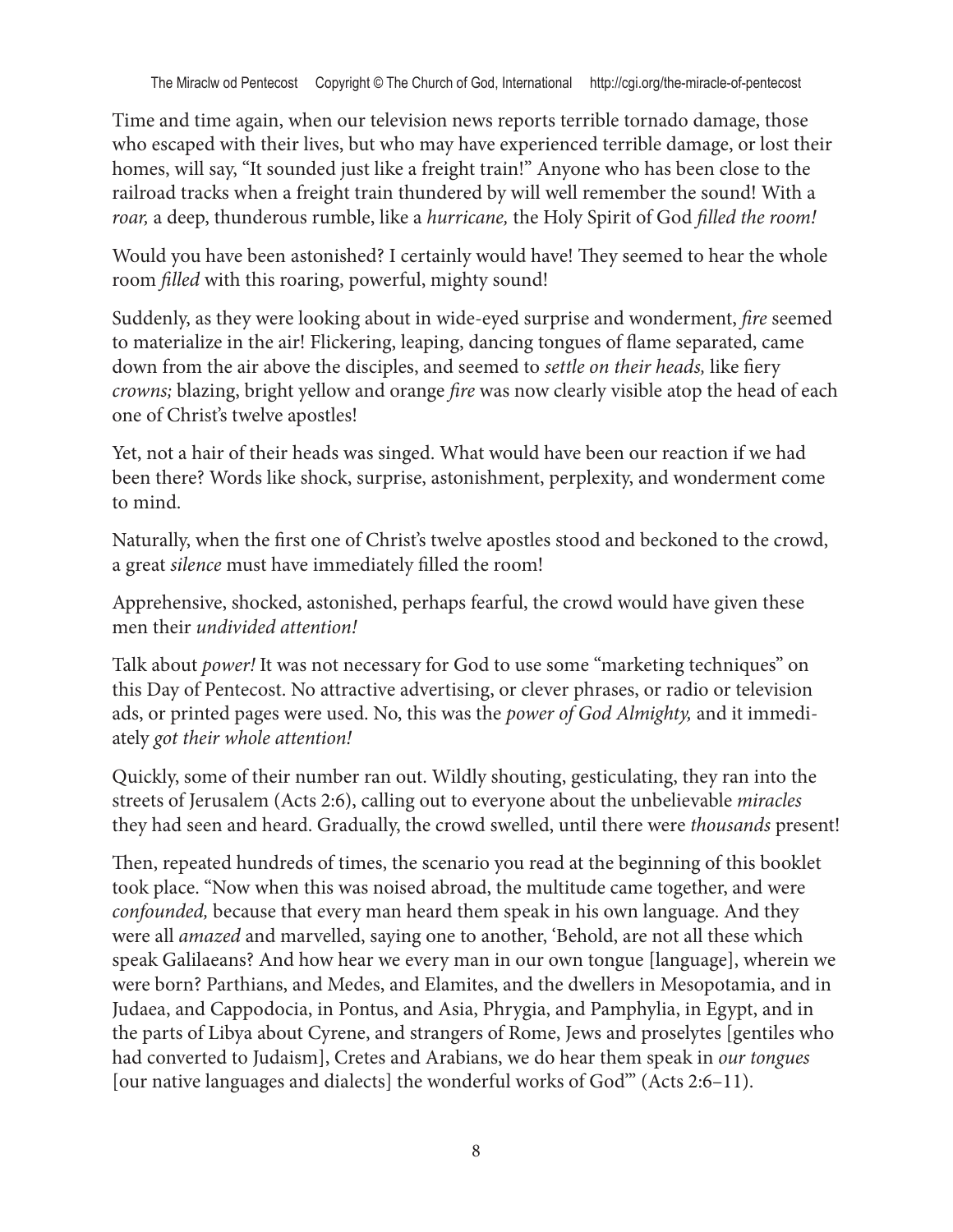This was *intelligible speech.* These were spoken and written *languages;* at least sixteen of them in all, some of which were similar, but others of which were completely different, as Greek and Hebrew are completely different! This was not a riotous demonstration of gibberish. The apostles were in *control* of what they said.

Paul instructed the Corinthians, "If any man speak in a language [the word "unknown" is italicized, and was supplied by translators. It does not appear in the original text], let it be by two, or at the most by three, and that *by course* [meaning, "one at a time," so each can be heard and understood—not all three talking at once]; and let one interpret. But if there be no interpreter, let him *keep silence* in the church: and let him speak to himself, and to God. Let the prophets [inspired preachers, or speakers] speak two or three, and let the other judge [listen, and evaluate]. If anything be revealed to another [prophet] that sitteth by, let the first hold his peace. For ye may all prophesy *one by one* [one at a time, not in a babble of confusion], that all *may learn* [from intelligible speech!], and all may be comforted. And the spirits of the prophets are *subject* to the prophets. For God is not the author of confusion, but of peace, as in all churches of the saints" (1 Corinthians 14:27–33).

Clearly, the format for worship services in the early church was different from most church services today. Two or three different speakers addressed the people, probably in more of a "Bible study" manner, or tone. They spoke *one after another.* If one had the gift *of speaking in foreign languages* (not "unknown," meaning no language at all, but gibberish), he was welcome to speak, so long as there was a *translator* present, to make known to others what he was saying.

This was a *gift of the Holy Spirit* for the purpose of *evangelism* in the early church, for many were Greeks, Romans, and people from all over the Roman empire. Many were bilingual, or even trilingual.

A careful reading of this important chapter shows that, while God may have given the gift of *languages* to a few in the church, He did not repeat the miracle of Pentecost, for the miracle in Corinth was *in the speaking only,* and not in the hearing. Otherwise, no translator would have been necessary.

This is what we have learned: that any prophet or preacher who had the gift of languages was in complete *control* of that gift—it was "subject" to him (verse 32); that no more than two or three were allowed to speak at any worship service; that each should speak one at a time; that, if the speaking of one triggered an important thought in the mind of another, the first was to desist, and the other could then speak; and that any prophet or preacher who had the gift of languages could *not* speak in a different language unless a *translator* was present, who could help others understand.

Paul said, "I thank my God, I speak with tongues [*glossa* in the Greek, meaning "languages"] more than ye all: Yet in the church I had rather speak five words with my understanding [Greek: "the understanding of me; that is, being *understood*], that by my voice I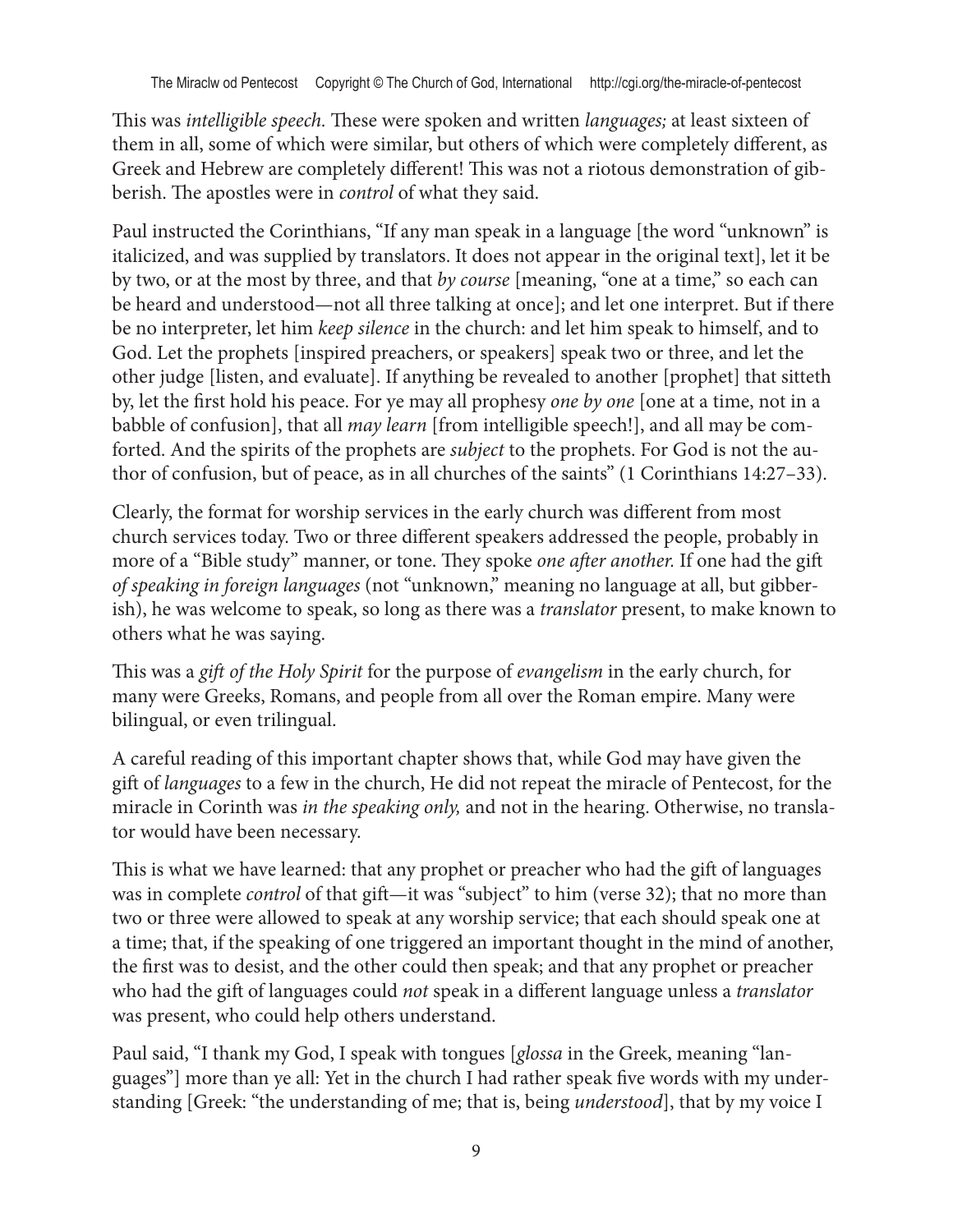The Miraclw od Pentecost Copyright © The Church of God, International http://cgi.org/the-miracle-of-pentecost

might teach others also, than ten thousand words in a [foreign] language" (1 Corinthians 14:18,19).

The thousands present on that miraculous Day of Pentecost *heard intelligible speech!* The miracle was both in the speaking, *and* in the hearing!

They plainly exclaimed to each other, "We do hear them speak in *our languages* the Wonderful works of God" (Acts 2:11).

But some mocked in derision. Some laughed, ridiculed the apostles, no doubt thinking the mighty roaring wind and the leaping crowns of flickering fire on the apostles' heads was some kind of trick.

They said, "These men are full of new wine!" (Acts 2:13).

Why would they say such a thing?

It is very important to note that God's Word plainly tells us these apostles spoke *one at a time!* They spoke in clear, intelligible language. In their own minds, they were speaking in their own language, their own Galilean dialect. But in the *miracle of Pentecost,* God caused their speech to be heard in about *sixteen different languages.*

Those who mocked were not mocking because of the manner in which the apostles *acted,* the way they deported themselves. No, they mocked because of *what they were saying!*

#### **The Message of Pentecost**

What was it the apostles said which would cause some in the crowd to ridicule them, to claim they had to be "drunk"?

We do not have the record of any of the statements made by the other eleven, who spoke prior to Peter. We have only a portion of what Peter said, as recorded by Luke, in Acts, the second chapter.

Read slowly and carefully Acts 2:14–40 to remind yourself of Peter's inspired message. Luke may have written it down in either Aramaic, an Hebrew dialect, or Greek—or both. It has come down to us through the Greek, Latin, and finally Old English tongues, into our modern English. But it was being understood, as Peter spoke, by people from Arabia, Egypt, Rome, and many, many other cities and countries!

Peter denied they were drunk, and insisted this was a fulfillment of Joel's prophecy of God's Holy Spirit being poured out "upon all flesh" (verse 17).

Then, he came quickly to his main point: "Ye men of Israel, hear these words: Jesus of Nazareth, a man approved of God among you by miracles and wonders and signs, which God did by Him in the midst of you, as ye yourselves also know: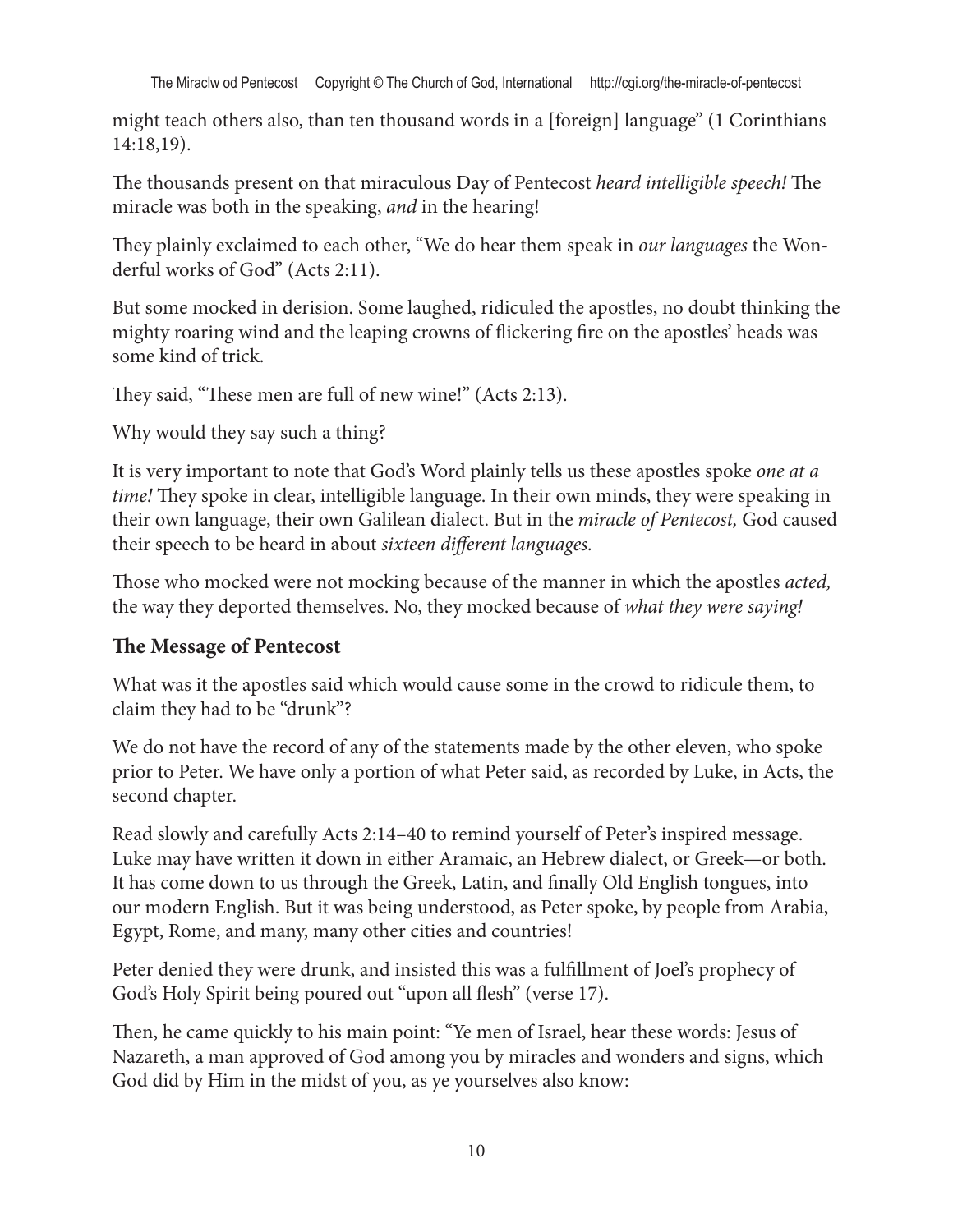"Him, being delivered by the determinate counsel and foreknowledge of God [God *allowed* Christ's death], ye have taken, and by wicked hands have crucified and slain: Whom God hath raised up, having loosed the pains of death: because it was not possible that He should be holden of it" (verses 22–24).

Immediately, Peter began emphasizing the *resurrection of Jesus Christ!* He continued stating this powerful truth in many ways, over and over again!

Notice: "For David speaketh concerning Him, 'I foresaw the Lord always before my face, for He is on my right hand, that I should not be moved: Therefore did my heart rejoice, and my tongue was glad; moreover also my flesh shall rest in hope: Because Thou wilt not leave my soul in hell [*hades,* the grave], neither wilt Thou suffer Thine Holy One to see corruption" (verses 24–26).

Peter then insisted David was *dead,* that he was buried, and that his sepulchre remained with them until that time (verse 29).

Notice how many times Peter spoke of the *resurrection* of Jesus Christ: "God had sworn with an oath to him [David], that of the fruit of his loins, according to the flesh, He would raise up Christ to sit on his throne; He seeing this before spake of the resurrection of Christ…This Jesus hath God raised up, whereof we are all witnesses" (verses 25–32).

After speaking powerfully, his voice ringing with authority and conviction (for, after all, he was telling them what he had *seen with his own eyes,* what he knew, what he had experienced—not something he merely "believed" to be true, but something he *knew* had actually happened!), he told them what it was *they* were experiencing—the miracle of Pentecost!

"Therefore being by the right hand of God exalted, and having received of the Father the promise of the Holy Spirit, He hath now shed forth this, which ye now see and hear" (Acts 2:33). Peter was speaking to them with a brilliant crown of flames atop his head and no doubt pointed to the flames as he spoke.

Could there be any more powerful witness?

They were experiencing *miracles from God!* They could see the flickering flames. They had *heard* the mighty rushing sound, like a tornado or hurricane. They could hear each of the apostles speaking in *their own tongues,* though there were over a dozen different languages represented!

Peter concluded this powerful discourse by saying, "For David is *not* ascended into the heavens: but he saith himself, 'The Lord said unto my Lord, Sit Thou on My right hand, Until I make Thy foes Thy footstool.' Therefore let all the house of Israel know assuredly, that God hath made this same Jesus, Whom ye have crucified, both Lord and Christ!" (Acts 2:34–36).

Now, the majority of those who were being *astonished* by these awesome manifestations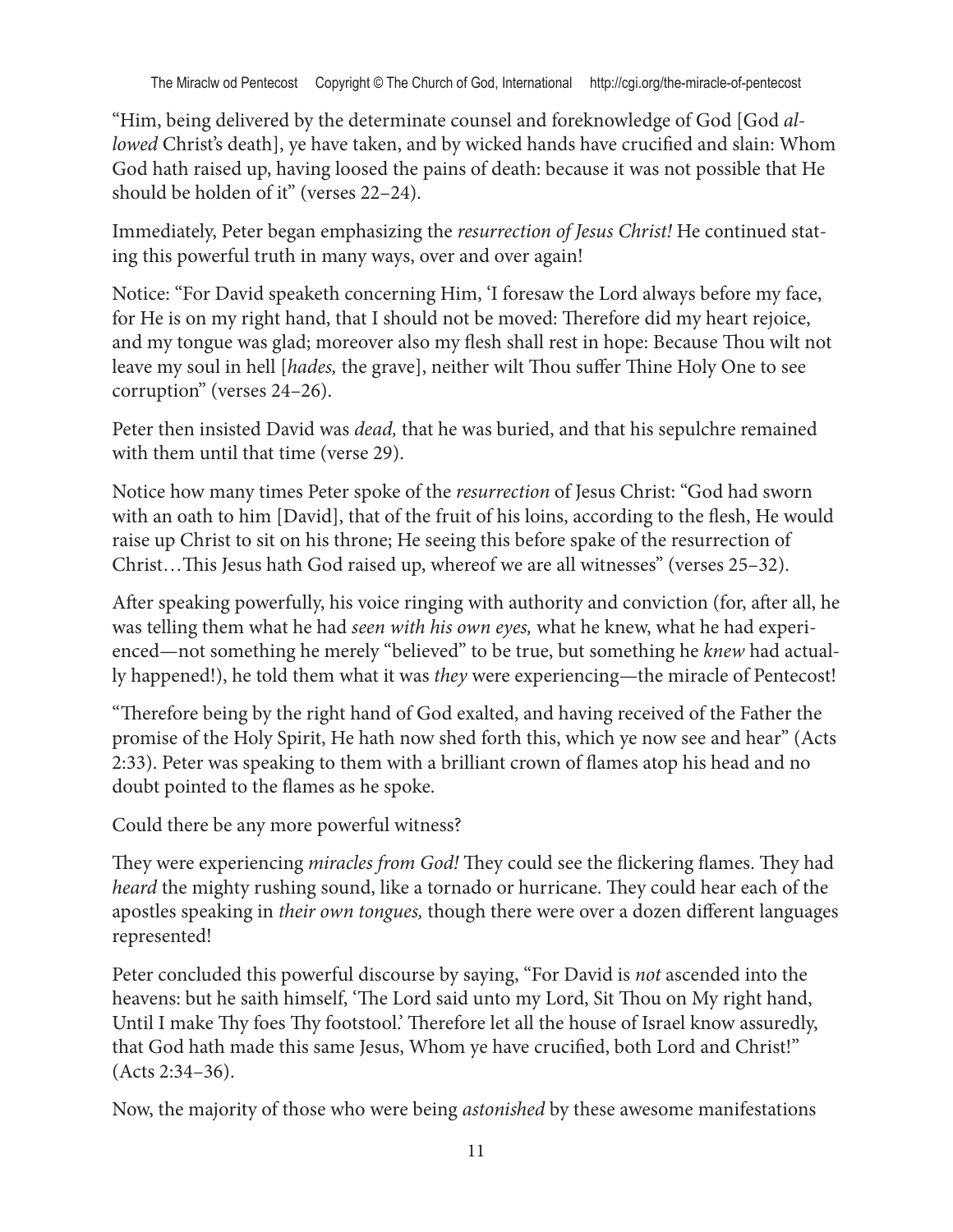of God's Spirit were truly listening. Now, following the inspired, powerful words of Peter, as they saw the flames leaping about his head and glanced at the other eleven with their amazing crowns of fire, they were *shocked!* Suddenly, they knew!

Thoughts came rushing back. Some of them had been among the crowds, shouting "Crucify Him! Crucify Him!" Some had watched Him drag that heavy pale along the streets, and fall under the load. Some had seen the livid, bloody wounds all over His body; the vicious crown of thorns that had ripped His scalp. All *had been frightened* and had *wondered* about that incredible dark, dark day, when it had become like midnight, and a mysterious darkness had settled over the land; wondered, and been fearful, when a *great earthquake* had shaken the city! They had heard the wildest rumors! A relative had said, "Grandpa is alive! He came walking into the house only an hour ago (Matthew 27:52,53).

They had heard that the *veil in the Temple* that covered the entry into the Holy of Holies had *ripped asunder* when the big quake shook the land.

Now, their consciences were screaming at them! Now, they suddenly knew! He really was the promised Messiah! He really was the Son of God! They had *killed Christ!* They had *murdered the Savior!*

Some began crying. Many shuffled about, looking down in shame. Tears sprang to their eyes, and their hands trembled. Some began shouting out their anguish to Peter and the apostles and to each other, torn by shame and self–revulsion at what they had done. "Men and brethren, *what shall we do?"* they asked.

"Then Peter said unto them, repent, and be *baptized* every one of you in the name of Jesus Christ for the remission of sins, and ye shall receive the gift of the Holy Spirit! For the promise is unto you, and to your children, and to all that are afar off, even as many as the Lord our God shall call" (Acts 2:38,39).

What a fabulous, gracious, merciful *promise!* They could be forgiven! Forgiven for having taken part in *mob violence;* in having participated in an illegal, hateful murder!

But Peter continued to speak. He continued to assure them of God's mercy, of the fact that even Jesus Christ Himself, Who was alive was willing to forgive them! "And with *many other words* did he testify and exhort, saying, 'Save yourselves from this untoward generation!"" (verse 40).

Were some dropping to their knees? Were some hugging one another, crying? Were some lifting their hands to heaven, with tears in their eyes? Were some approaching the twelve, eyes wide with wonderment, trembling, asking them if they could be baptized? Yes, all of this, and more.

"Then they that gladly received his word were baptized: and the same day there were added unto them about *three thousand souls"* (Acts 2:41).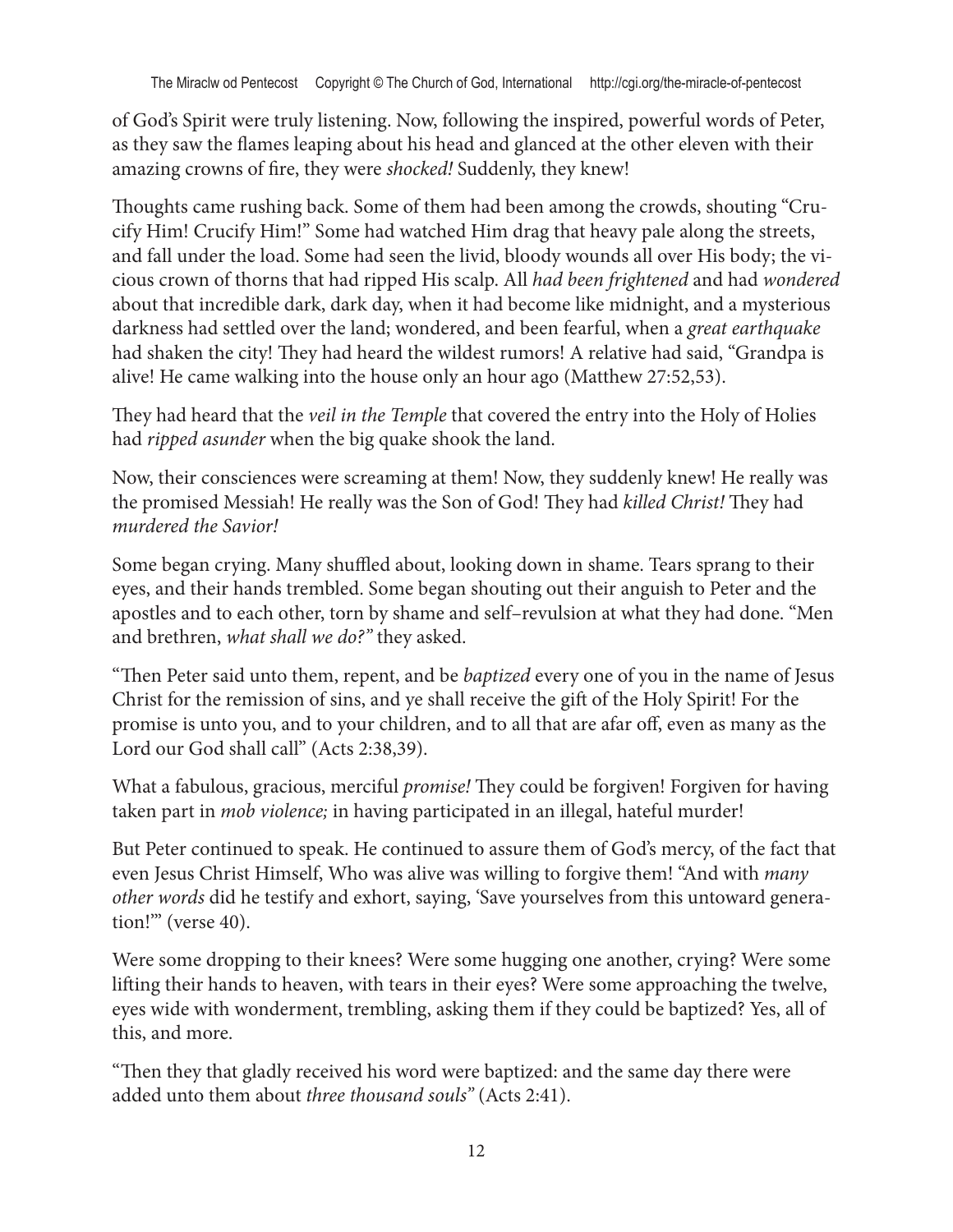#### **The Church of God Is Born**

There were pools, baths, and vessels of water for camels and horses aplenty in Jerusalem. All that Pentecost afternoon, Christ's disciples were very, very busy.

By the score, and by the hundreds, the excited, weeping, eager people came forward to the disciples. As each confessed his or her sins, tearfully and pleadingly expressing how deeply sorry they were for all they had done—for their calloused disregard of Jesus Christ and for their own part in contributing to His death—the disciples quickly lowered them into the water, then brought them up.

Some of those doing the baptizing, including Andrew, Peter's brother, had been students of John the Baptist. They knew exactly how it was done. Andrew had been present when Jesus Himself had been baptized of John (Luke 3:29), and had heard John say, "Behold, the Lamb of God, which taketh away the sin of the world" (John 1:29). Luke wrote, "Then they that gladly received the word were baptized: and the same day there were added unto them about three thousand souls. And they continued steadfastly in the apostles' doctrine and fellowship, and in breaking of bread [eating meals], and in prayers. And fear [awe, wonderment, amazement—not fright, or terror] came upon every soul: and many *wonders* and signs were done by the apostles" (Acts 2:41–43).

We are not told what these astonishing signs and wonders were, but they were no doubt related to the *necessities* of the times. Was the miracle of loaves and fishes repeated? Were there miraculous healings? Did the gift of speaking in foreign languages continue? No doubt it did.

Remember, all these people who had flocked into Jerusalem were pilgrims, joining the local citizens for the *Feast of Weeks,* or Pentecost. They were knowledgeable of the Law. They *knew* about God's annual Sabbaths, and they must have known many of the prophecies, such as Isaiah 52 and 53, and many of the Psalms, which foretold a new *Messiah.*

Now, as God opened their minds by the power of His Holy Spirit, they suddenly began to *see,* to *understand,* the marvelous truths that had been hidden from them before.

"And all that believed were together, and had all things common; And sold their possessions and goods, and parted them to all men, as every man had need" (Acts 2:42–45).

They wanted nothing so much as *being together,* these newly-begotten members of God's church. They wanted to ask endless questions, and to eagerly hear the answers; to listen to the astonishing recollections of the apostles who had spent three and one-half years with Jesus Christ; to hear of His miracles, of how He had walked on water, and healed the deaf and blind.

Because they remained far longer than they had planned, they sold possessions, and willingly shared all they had with those who were not as well off. This was not some early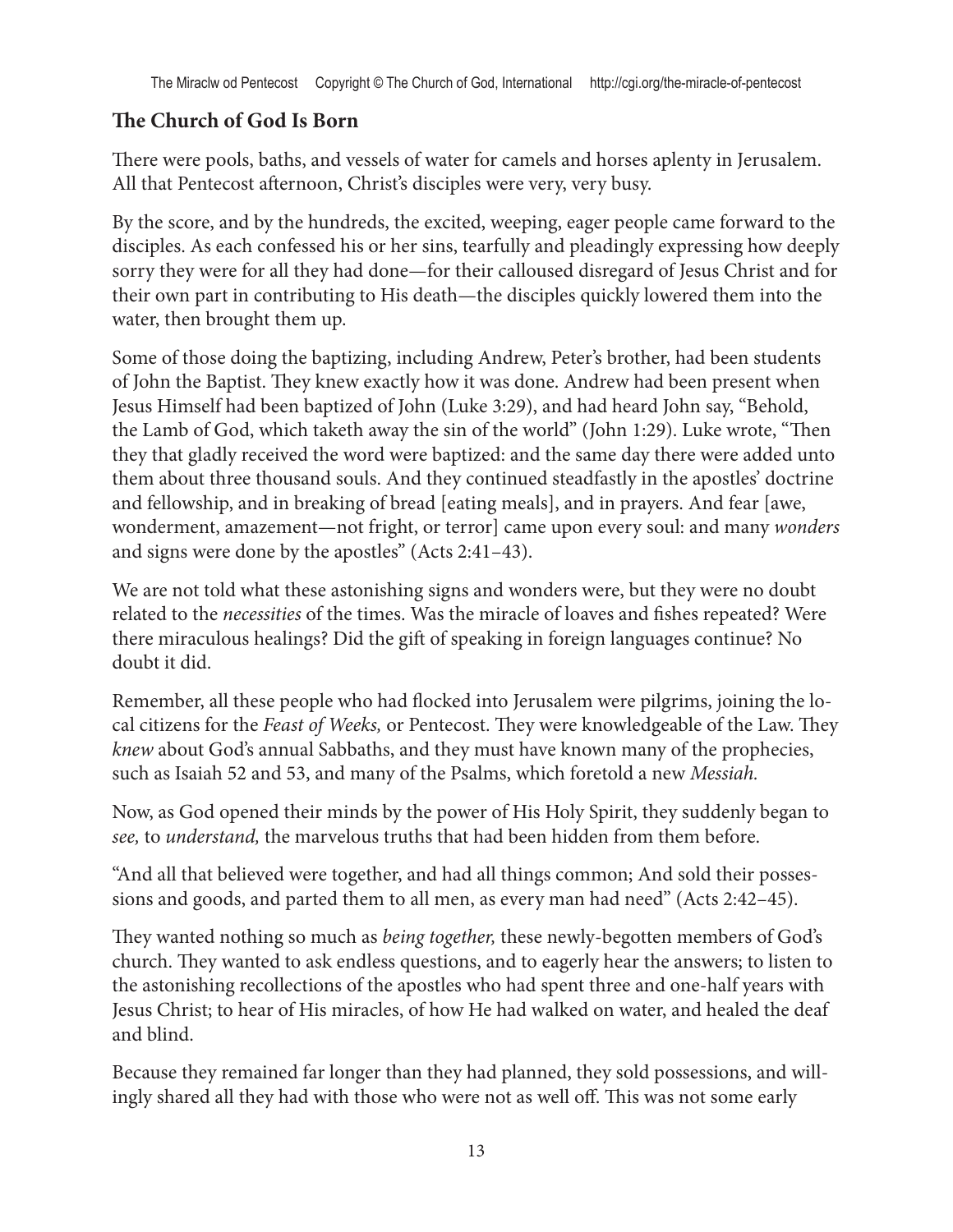form of "communism," but an eager *sharing,* a generous spirit of *giving,* brought on by their deep conversion and their wondrous newfound knowledge of God's Word. Had not Jesus Christ taught that one should give to another?

But this first great day, the Day of Pentecost, was only the beginning of God's church! Notice: "And they continued daily with one accord in the temple, and breaking bread from house to house [from place to place; margin: "at home"], did eat their meat with gladness and singleness of heart, Praising God, and having favor with all the people. And the Lord added to the church daily *such as were being saved"* (Acts 2:46,47).

What a wondrous time! There were no doubt a few of the Pharisees, Sadducees, and members of other religious sects who were converted at the same time. They came from all walks of life; some of them were wealthy, and many were poor. To have journeyed from so many points of the compass indicates that many had ample funds to sustain them on a trip of great distance, and no small duration.

No wonder, then, that Almighty God chose the *Feast of Weeks,* or the *Feast of Firstfruits,* to send His Holy Spirit upon these first converts. They would never forget these amazing experiences!

For the rest of their lives, they would be able to see, in their vivid memories, the leaping flames of fiery crowns atop the heads of Christ's apostles; to remember that roaring sound; to remember the astonishing signs, wonders, and miracles they saw and heard!

Thus it was that when thousands of these newly-begotten children of God returned to their homes, each was like a *spiritual ambassador,* to excitedly inform their loved ones, their neighbors and friends, of all they had seen and heard. Without the slightest doubt, their powerful witness helped spread the gospel of Jesus Christ *all over that part of the known world* within only a few months!

A *church* had been born!

In a matter of a few hours, by the power of God, *thousands* had been deeply *converted,* convicted of sin, made willing to broken-heartedly *repent of sin!*

But even greater things were to happen in a matter of days.

#### **More Amazing Miracles, Then Arrest, and Jail!**

A short while later, Peter and John were returning to the Temple at the "hour of prayer," no doubt intending to teach the crowds who resorted there.

They saw a pitiful lame man, emaciated, helpless, who had to be carried near the entry every day, for he was a beggar, and could not walk.

Study the inspiring third chapter of Acts slowly and carefully, and let God's Holy Spirit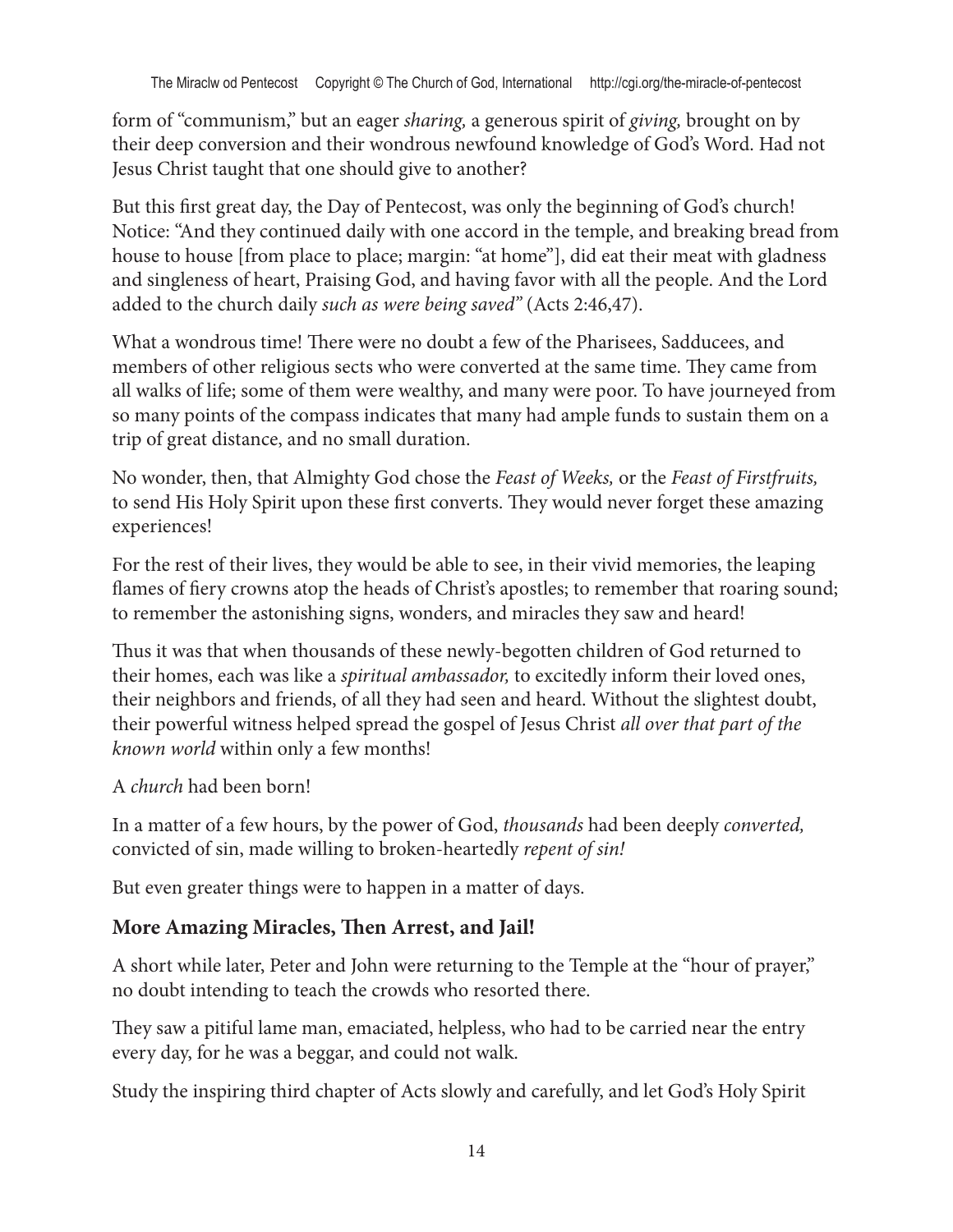help you to drink in of these beautiful words. As the beggar saw Peter and John, he piteously held up his hands, begging, just as he always did to everyone passing by. He had no idea they were anyone special. He was only begging, asking for "alms," or a little money.

Moved with compassion, and inspired by the powerful wonders God's Holy Spirit had performed through him and all the others, "Peter, fastening his eyes upon him with John, said, 'Look on us!' And he [the beggar] gave heed unto them, expecting to receive something from them" (Acts 3:1–5). Obviously, the beggar was only *expecting money,* nothing else.

"Then Peter said, 'Silver and gold have I none; but such as I have I give thee: *In the name of Jesus Christ of Nazareth rise up and walk!"*

Then, in fullest *confidence* and *faith in God,* never doubting for a moment that God would honor this prayerful command, "he took him by the right hand, and lifted him up: and immediately his feet and ankle bones received strength. And he *leaping up* stood, and walked, and entered with them into the temple, walking, and leaping, and praising God!" No wonder! What a joyful, exciting moment in this poor man's life.

For his entire lifetime, from his earliest memories, he had been a helpless cripple. Unable to work, his parents could only hope that passersby would take pity on him, and that he could bring a little money home to help with the food.

Now, suddenly, these men had spoken a command "in the name of Jesus Christ of Nazareth," then grabbed him by the hand, and *now he could walk!* No wonder he cavorted! No wonder he leapt as far as he could! No wonder he praised God aloud!

Why did Jesus Christ perform such a miracle through Peter?

"And all the people saw him walking and praising God: "And they *knew* that it was he which sat for alms at the Beautiful gate of the temple: and they were *filled with wonder* and *amazement* at that which had happened to him" (Acts 3:6–10).

The man, who had been leaping and cavorting about, now rushed up to Peter and John, embracing them, hugging them, no doubt crying tears of gratitude, and praising God. A large crowd began gathering immediately: "And as the lame man which was healed held Peter and John, all the people ran together unto them in the porch that is called Solomon's, greatly wondering. And when Peter saw it, he answered unto all the people, 'Ye men of Israel, why marvel ye at this? or why look ye so earnestly on us, as though by our own power or holiness we had made this man to walk?'" (verses 11,12). Then followed another powerful witness!

Peter preached again about the betrayal, murder, death and burial of Jesus Christ. Once again, he spoke about His *resurrection,* and then told the crowd it had been the *name of Jesus Christ,* through faith in His name, that had made the beggar whole.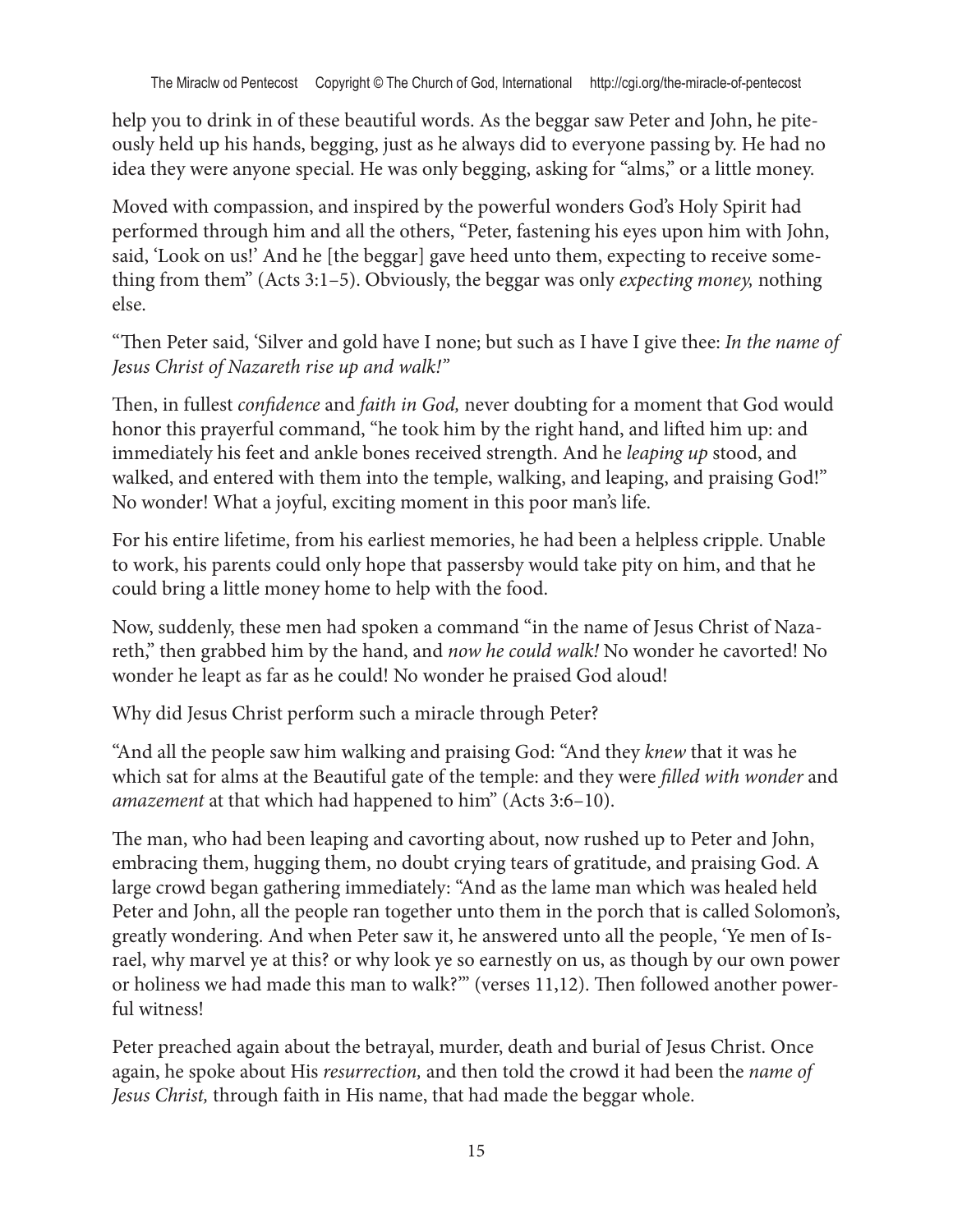He urged them, *"Repent* ye therefore, and be converted, that your sins may be blotted out, when the times of refreshing shall come from the present of the Lord: And He shall send Jesus Christ, which before was preached unto you" (verses 19,20).

He concluded, "Unto you first God, having raised up His Son Jesus, sent Him to *bless* you, in turning away every one of you from his iniquities" (Acts 3:26).

No doubt, there was much more that Peter said. But Luke records, "And as they [John and the others no doubt also spoke again] spake unto the people, the priests, and the captain of the temple, and the Sadducees, came upon them.

"Being grieved that they *taught the people,* and preached through Jesus the resurrection from the dead [the Sadducees denied there was any resurrection taught in Scripture]. And they *laid hands* on them [arrested them forcibly], and put them in hold [in a locked room, as in a jail] unto the next day: for it was now eventide" (Acts 4:1–3).

Much is not said which is obvious.

First, the religious posturers deliberately ignored the powerful evidence of *divine miracles* that had occurred.

Second, even though the crowd was astonished at Peter and John's actions and speech, they did *nothing* while Peter and John were led away! Such was the influence of the religious leaders in the Temple.

God's Word then says, "Howbeit [in spite of what the priests did] many of them which heard the word *believed;* and the number of the men was about *five thousand!"* (verse 4).

More new converts! More thousands who were deeply convicted by all they heard and saw! Now, God's church was growing by leaps and bounds! They were threatened the next morning, and then released.

But shortly, they were clapped in jail again! This time, they prayed fervently, and an angel from God opened the jail doors, stood there in plain sight, and said, "Go, stand and speak in the temple to the people all the words of this life" (Acts 5:20).

What a wondrous time! What marvelous, miraculous, breathtaking events! Fire leaping atop the disciples' heads; a mighty rushing wind roaring like a hurricane; signs, wonders, *great healings* of the afflicted and infirmed.

Later, Luke wrote about the crowds being so large that widows were being neglected. He mentioned how the "number of the disciples was *multiplied"* (Acts 6:1).

God's church began with a stupendous series of divine *miracles.* It grew *rapidly,* multiplying into the many *thousands* in only days and weeks!

Could Almighty God do that again in *our day* if He chose?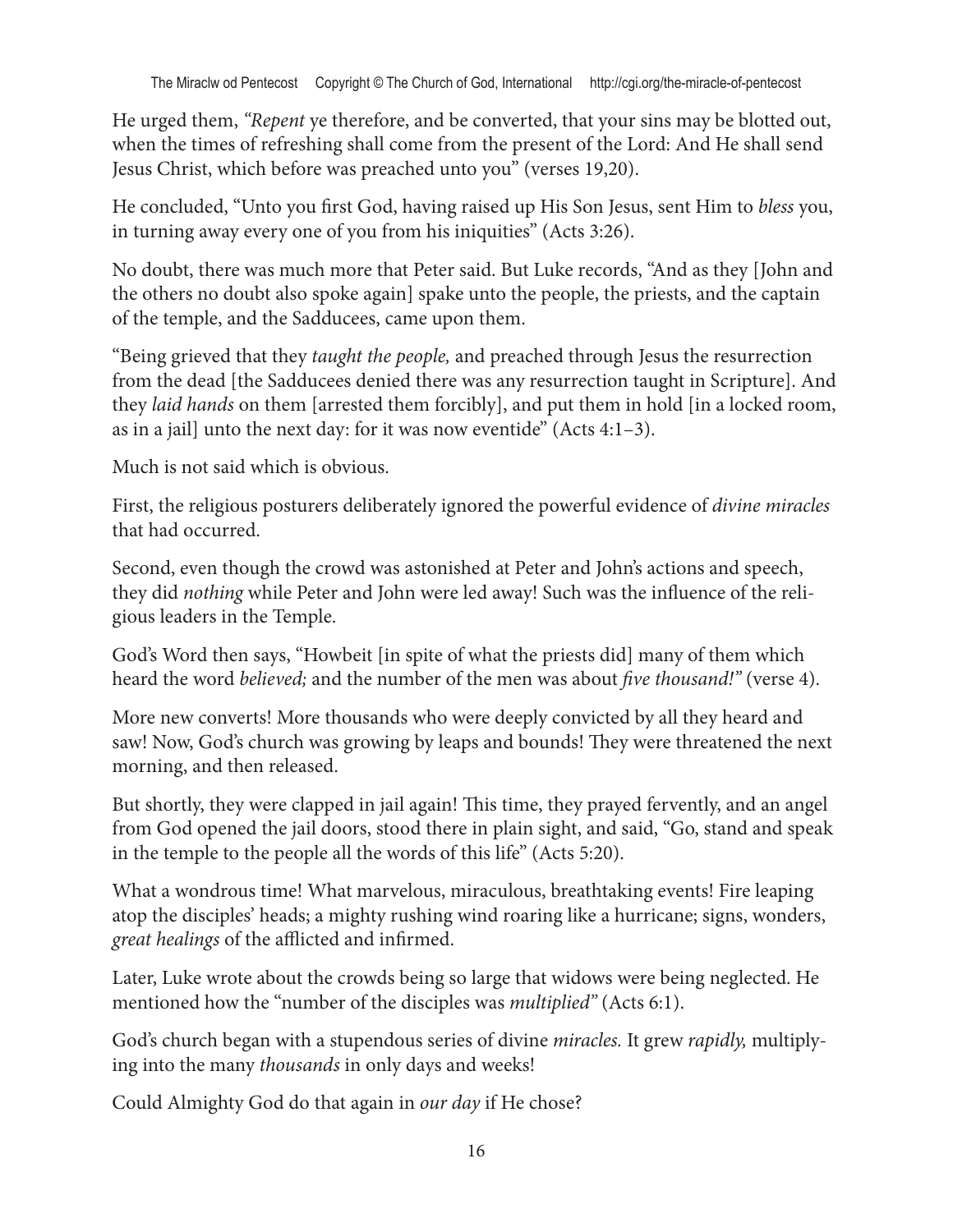### *Not By Might or By Power*

Constantly, we find ourselves thinking about ways to preach Christ's gospel to the world more efficiently. In faith, we depend entirely upon *voluntary* tithing and giving; depend on God to lay it upon the hearts and minds of those whom He is calling to want to have *their part* in doing His work.

This did not happen at that first Pentecost.

Christ's apostles were *empowered,* not by legal documents or organizational charts or some form of "church government." They were *empowered,* not by large numbers of people who supported them and began sending tithes and offerings to them. No, they were *empowered by the Holy Spirit of God!*

Suddenly, like the sound of a violent *hurricane,* the power of the Holy Spirit filled that large room! Suddenly, with blazing, leaping tongues of fire, the air above their heads seemed to flash with flames. The flames separated into twelve equal parts, and, in the astonished eyes of the apostles *and* all the people, settled upon their heads!

Suddenly, they *knew* what was happening! Had not Jesus Christ commanded them to *wait* until they received *power* "after that the Holy Spirit had come upon them"? Filled with spiritual strength and courage, absolutely supercharged with faith and *power,* they began speaking to the people!

This was the *miracle* of Pentecost!

For hours, as the crowd swelled into the many thousands, those men, one by one, their hair blazing yet not burning, spoke of their experiences with Jesus Christ; of His death, burial, and resurrection!

Would not Peter have said, "I too rejected Him?" and been emotional when he said it? Would not others have recounted how they faded into the night in shame when he was lifted up on the tree, to die in agony? Could not those inspired apostles have reached out to the people, saying they, too, had experienced their doubts; that they had *fled* from their Savior in the moment of His greatest need?

But it was not merely their words which touched the hearts of thousands, but the Holy Spirit *conveying* those words into the minds and hearts of the people, and the Holy Spirit *opening those minds and hearts to hear!* There was the miracle of the roaring wind, the miracle of the blazing crowns of fire, the miracle of speech, the miracle of hearing each apostle in perhaps sixteen different languages, and there was the miracle of *understanding!*

Then, there was the miracle of *repentance* granted to thousands! In that very day, the church Jesus said He would build was established upon the foundation of Jesus Christ Himself, and upon the apostles and the prophets (Ephesians 2:20).